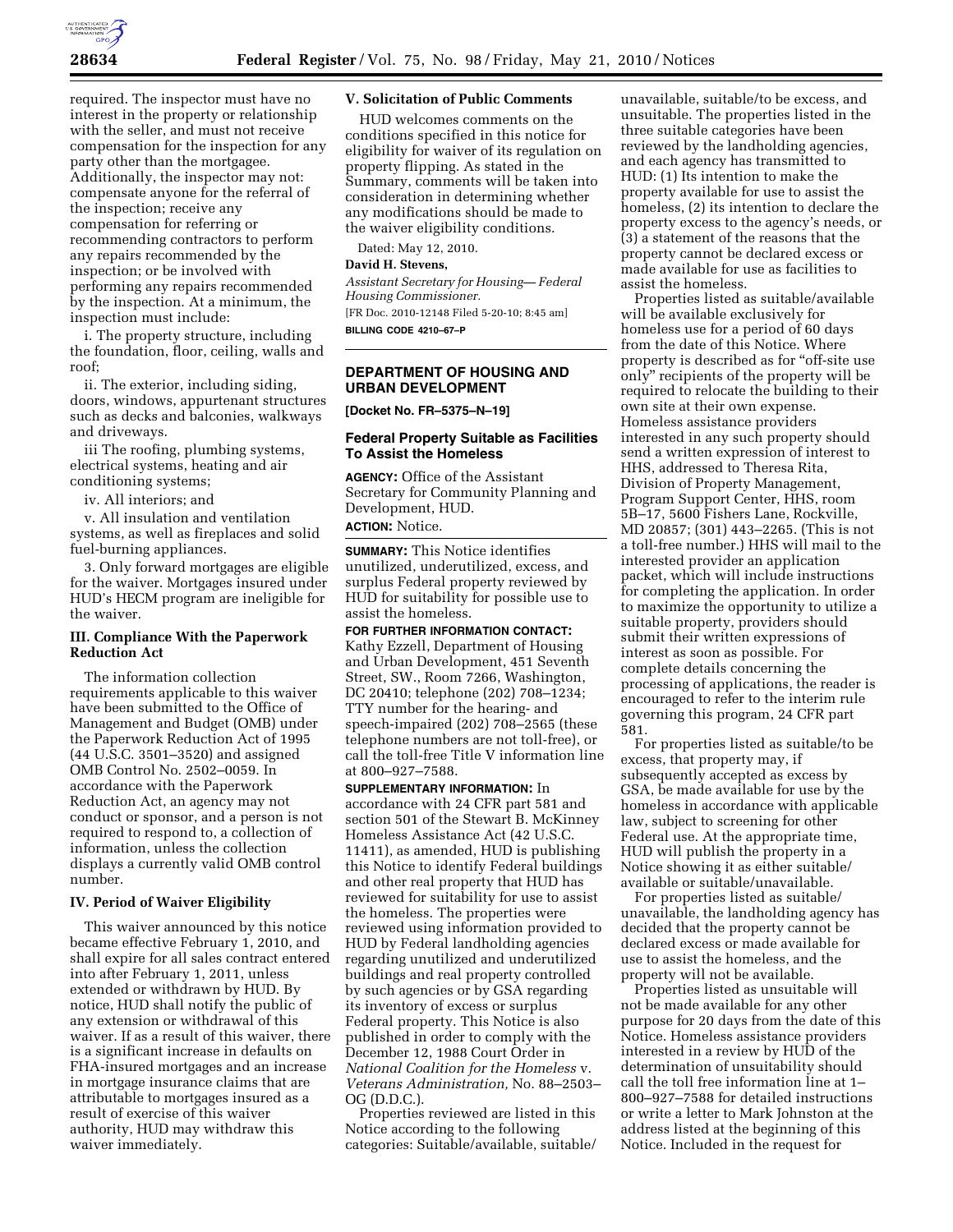review should be the property address (including zip code), the date of publication in the **Federal Register**, the landholding agency, and the property number.

For more information regarding particular properties identified in this Notice (*i.e.,* acreage, floor plan, existing sanitary facilities, exact street address), providers should contact the appropriate landholding agencies at the following addresses: *Coast Guard:*  Commandant, United States Coast Guard, Attn: Jennifer Stomber, 2100 Second St., SW., Stop 7901, Washington, DC 20593–0001; (202) 475– 5609; *Energy:* Mr. Mark Price, Department of Energy, Office of Engineering & Construction Management, MA–50, 1000 Independence Ave, SW., Washington, DC 20585: (202) 586–5422; *GSA:* Mr. Gordon Creed, Acting Deputy Assistant Commissioner, General Services Administration, Office of Property Disposal, 18th & F Streets, NW., Washington, DC 20405; (202) 501–0084; *Navy:* Mr. Albert Johnson, Director, Department of the Navy, Asset Management Div., Naval Facilities Engineering Command, Washington Navy Yard, 1322 Patterson Ave., SE., Suite 1000, Washington, DC 20374– 5065; (202) 685–9305; (these are not toll-free numbers).

Dated: May 13, 2010.

# **Mark R. Johnston,**

*Deputy Assistant Secretary for Special Needs.* 

#### **TITLE V, FEDERAL SURPLUS PROPERTY PROGRAM FEDERAL REGISTER REPORT FOR 05/21/2010**

#### **Suitable/Available Properties**

*Building* 

#### California

Former SSA Bldg. 1230 12th Street Modesto CA 95354 Landholding Agency: GSA Property Number: 54201020002 Status: Surplus GSA Number: 9–G–CA–1610 Comments: 11,957 sq. ft., needs rehab/ seismic retrofit work, potential groundwater contamination below site, potential flooding

#### **Suitable/Unavailable Properties**

#### *Land*

Virginia

1 acre Marine Corps Base Quantico VA Landholding Agency: Navy Property Number: 77201020014 Status: Underutilized Comments: land encumbered

### **Unsuitable Properties**

# *Building*

# Arizona

Waddell Canal Water Site Hwy 74 Peoria AZ 85383 Landholding Agency: GSA Property Number: 54201020001 Status: Excess GSA Number: 9–I–AZ–0857 Reasons: Other—landlocked

#### California

Bldg. 050D Lawrence Berkeley Natl Lab Berkeley CA 94720 Landholding Agency: Energy Property Number: 41201020002 Status: Excess Reasons: Extensive deterioration, Secured Area Bldg. 1578 Lawrence Livermore Lab Livermore CA Landholding Agency: Energy Property Number: 41201020003 Status: Excess Reasons: Secured Area

#### Florida

14 Bldgs. Naval Air Station Jacksonville FL Landholding Agency: Navy Property Number: 77201020007 Status: Unutilized Directions: 12, 127, 127E, 127F, 127I,640, 640B, 640C, 640D, 640E, 640F, 1913, 1960, 1964 Reasons: Secured Area and Extensive deterioration

## Hawaii

13 Bldgs. Marine Corps Base Kaneohe HI 96863 Landholding Agency: Navy Property Number: 77201020008 Status: Excess Directions: 1056, 1059, 1060, 1082, 1152, 1161, 1162, 1164, 1638, 3001, 3053, 3074, 5020 Reasons: Extensive deterioration Bldgs. 5378, 469 Ford Island Naval Station Pearl Harbor HI 96860 Landholding Agency: Navy Property Number: 77201020009 Status: Underutilized Reasons: Secured Area

#### New Mexico

28 Bldgs. Los Alamos National Lab Los Alamos NM 87545 Landholding Agency: Energy Property Number: 41201020004 Status: Unutilized Directions: 03–0406, 03–0480, 03–1524, 03–1525, 03–1526, 03–1530, 03–1540, 03–1541, 03–1736, 03–1737, 03–1738, 03–1903, 18–0184, 49–0135,55–0043, 57–0115, 59–0029, 59–0030, 59–0031, 59–0032, 59–0033, 59–0034, 50–0035, 59–0036, 59–0037, 59–0118, 59–0119, 59–0123 Reasons: Secured Area 22 Bldgs. Los Alamos National Lab Los Alamos NM 87545 Landholding Agency: Energy Property Number: 41201020005 Status: Unutilized Directions: 16–0280, 16–0281, 16–0283, 16–0285, 16–0286, 16–0460, 16–0462, 16–0463, 16–1477, 16–1481, 16–1488, 18–0030, 18–0032, 18–0116, 18–0119, 18–0122, 18–0127, 18–0138, 18–0187, 18–0188, 18–0190, 18–0256 Reasons: Secured Area New York Bldg. 0051 Brookhaven National Lab Upton NY 11973 Landholding Agency: Energy Property Number: 41201020006 Status: Excess Reasons: Within 2000 ft. of flammable or explosive material Secured Area Ohio Federal Building 201 Cleveland Ave. Canton OH 44702 Landholding Agency: GSA Property Number: 54201010018 Status: Excess GSA Number: 1–G–OH–840 Directions: Redetermination Reasons: Within 2000 ft. of flammable or explosive material

# South Carolina

4 Bldgs. Naval Weapon Station Goose Creek SC 29445 Landholding Agency: Navy Property Number: 77201020010 Status: Unutilized Directions: 40, 72, 81, 85A, various miscellaneous properties Reasons: Secured Area and Extensive deterioration

# Texas

Facility 38 Naval Air Station Ft. Worth TX Landholding Agency: Navy Property Number: 77201020011 Status: Unutilized Reasons: Extensive deterioration Bldgs. 4151, 1809 Naval Air Station